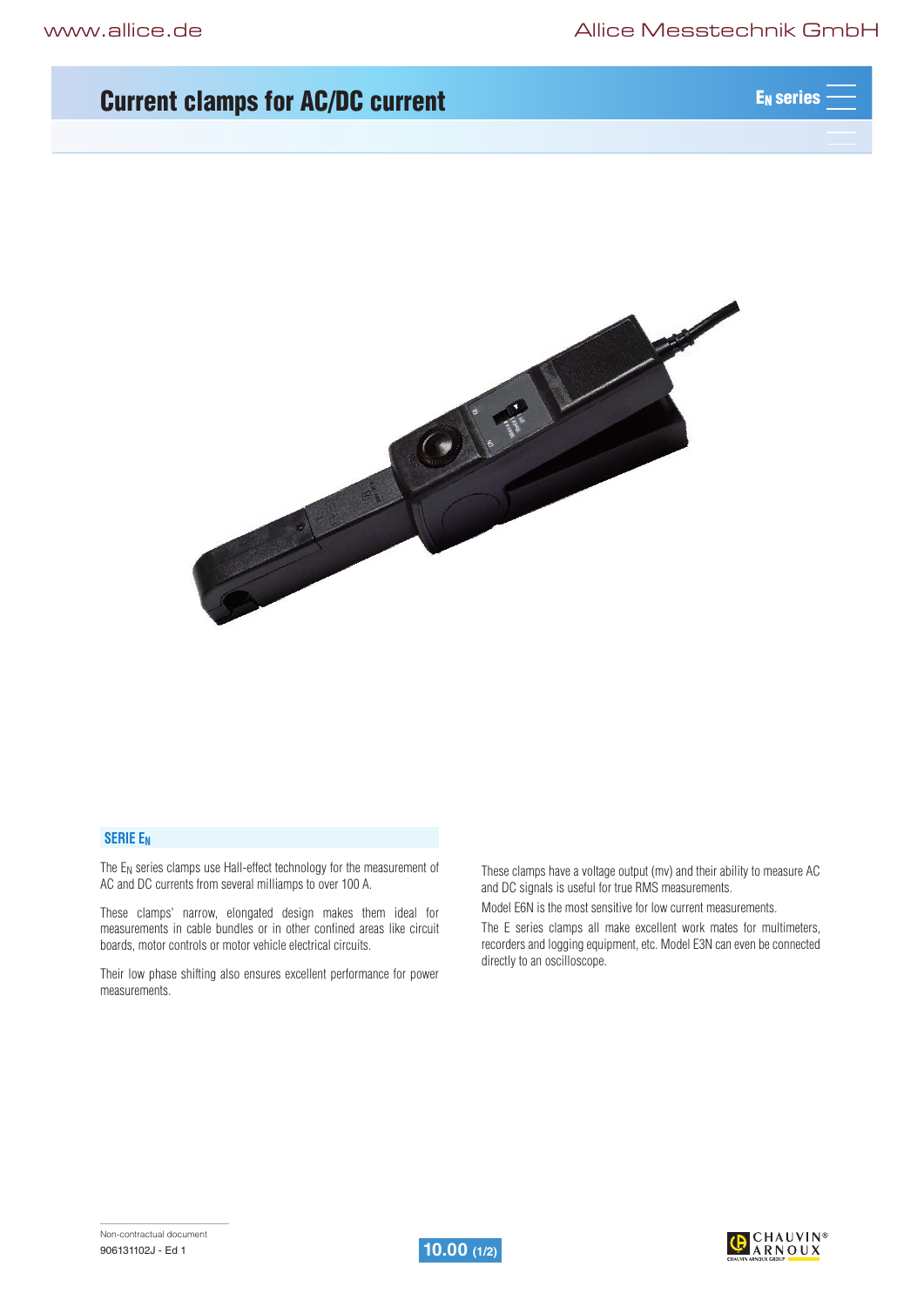# Current clamps for AC/DC current And AC AC ACTES AND ACTES AND REASERED AT A REAL EXISTENCY



Non-contractual document



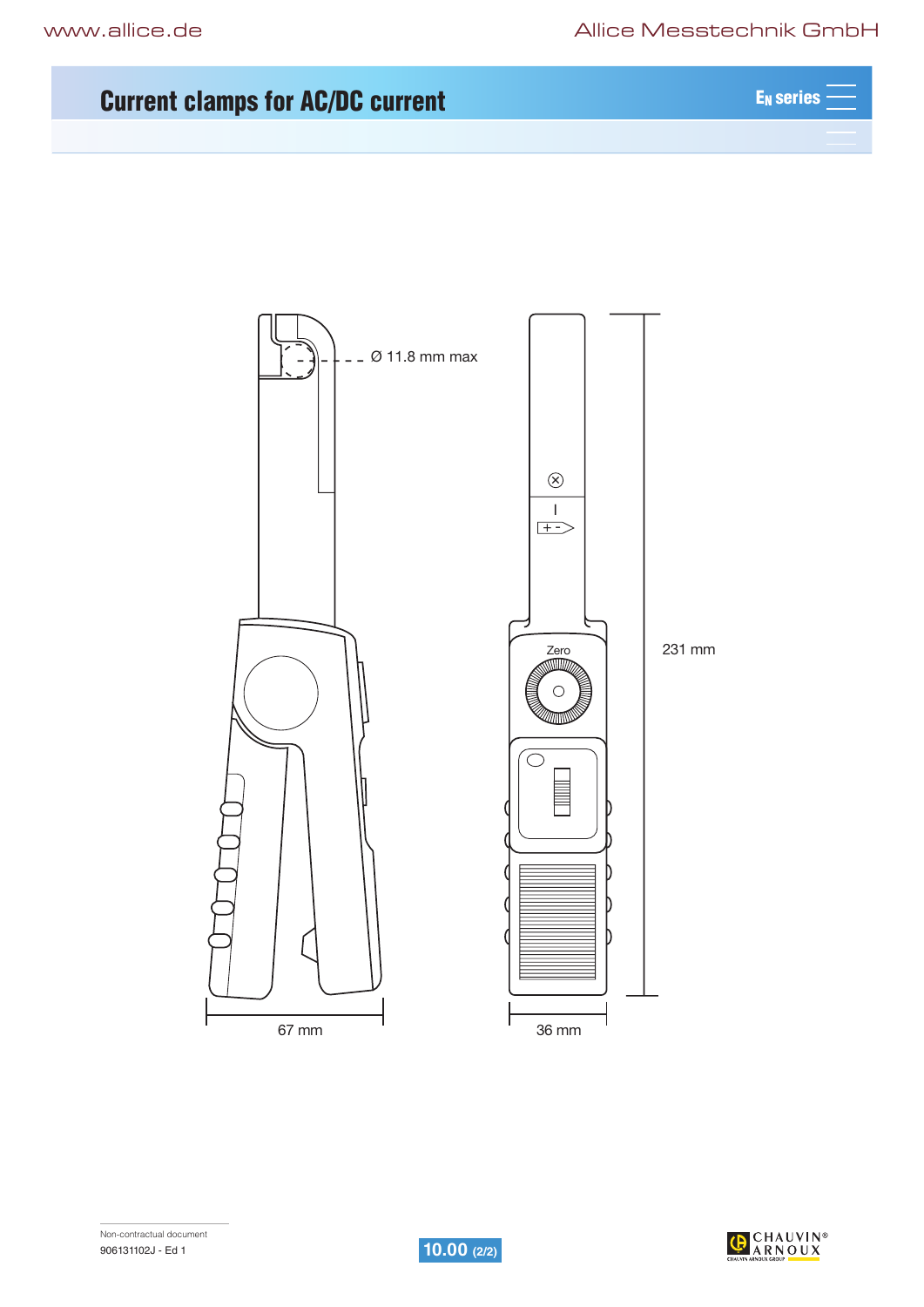# www.allice.de Allice Messtechnik GmbH

# Current clamp for AC/DC current ACT ACT ACTES AND ACTES ARE RESERVED ON A LATE MAN AND ACTES Model E1N

| <b>Current</b>                    | 2 A AC/DC                            | 150 A AC/DC                                           |                                                                                             |
|-----------------------------------|--------------------------------------|-------------------------------------------------------|---------------------------------------------------------------------------------------------|
| Output                            | 1 mV/mA                              | 1 mV/A                                                |                                                                                             |
|                                   | <b>ELECTRICAL SPECIFICATIONS</b>     |                                                       |                                                                                             |
| <b>Current range:</b>             |                                      |                                                       |                                                                                             |
|                                   | 50 mA  150 A AC/DC over two calibres |                                                       |                                                                                             |
| Output signal:                    |                                      |                                                       |                                                                                             |
|                                   | 1 mV/mA and 1 mV/A AC or DC          |                                                       |                                                                                             |
|                                   | Accuracy and phase shift (1):        |                                                       |                                                                                             |
| Calibre                           |                                      | 1 mV/mA (1 V/A)                                       | 1 mV/A                                                                                      |
| Current range                     |                                      | $50 \text{ mA}$ . $2 \text{ A}$ DC<br>50 mA  1.5 A AC | $500 \text{ mA}$ $\ldots$ 150 A                                                             |
| Accuracy in %<br>of output signal |                                      | $2\% + 20$ mV                                         | 500 mA  100 A AC/DC: 1.5 % ± 30 µV<br>$100 A$ $\ldots$ 150 A DC: 3%<br>100 A  120 A AC: 3 % |
| Frequency range                   |                                      | $DC$ 65 Hz: $3^{\circ}$                               | $DC$ 65 Hz: 1 $^{\circ}$                                                                    |
| Phase shift                       |                                      | not specified                                         | not specified                                                                               |
| Load impedance minutes            |                                      | $\geq 10$ kO                                          | $\geq$ 2 kO                                                                                 |
|                                   |                                      |                                                       |                                                                                             |



- **• Operating voltage:**  600 V RMS max
- **• Common mode voltage:**  600 V RMS max
- **• Battery:**
- 9 V alkaline (NEDA 1604A, IEC 6LR61)
- **• Battery life:**  70 hours typical
- **• Typical consumption:**  6 mA
- **• Battery level indicator:**  Green LED when > 6.5 V

## **MECHANICAL SPECIFICATIONS**

- **• Operating temperature:**  0° to +50 °C
- **• Storage temperature:**   $-30^\circ \text{C}$  to  $+80^\circ \text{C}$
- **• Influence of temperature:**  $< 0.2$ % per  $\degree$ C

## **• Relative humidity for operation:**

+10 °C to +30 °C:  $85 \pm 5$  % RH (without condensation) +40 °C to +50 °C:

- $45 \pm 5$  % RH (without condensation)
- **• Operating altitude:**  0 to 2,000 m
- **• Max. jaw insertion capacity:**  11.8 mm
- **• Zero adjustment:**  20 turns of potentiometer  $(\pm 1.5 \text{ A minutes})$

**• Drop test:**  1 m on a 38 mm container of oak on concrete, test in accordance with IEC 1010

- **• Shock resistance:**  100 g, in accordance with IEC 68-2-27 **• Vibration resistance:**
- 10/55/10 Hz, 0.15 mm test in accordance with IEC 68-2-6
- **• Casing protection rating:**  IP20 in accordance with IEC 529
- **• Self-extinguishing capability:**  Casing: UL94 V2

# **• Dimensions:**

- 231 x 36 x 67 mm
- **• Weight:**  330 g with batteries
- **• Colour:**
- Dark grey
- **• Output:**

1.5 m two-wire lead with double or reinforced insulation terminated by 2 elbowed male safety plugs (4 mm)

## **SAFETY SPECIFICATIONS**

- **• Electrical safety:** 600 V category III, pollution 2
- 300 V category IV, pollution 2 **• Electromagnetic compatibility (EMC):** EN 50081-1: class B
- EN 50082-2:
- Electrical discharge IEC 1000-4-2
- Radiated field IEC 1000-4-3
- Fast transients IEC 1000-4-4
- Magnetic field at 50/60 Hz: IEC 1000-4-8

(1) Conditions of reference:  $23^{\circ}$ C ±5°K, 20 to 75 % RH, 48 to 65 Hz, external magnetic field < 40 A/m, no current-carrying conductor nearby, centred test sample, load impedance 1 MΩ.

| To order | Reference |
|----------|-----------|
|          |           |

AC current clamp/DC model **E1N** with battery and user's manual **P01120030A** P01120030A





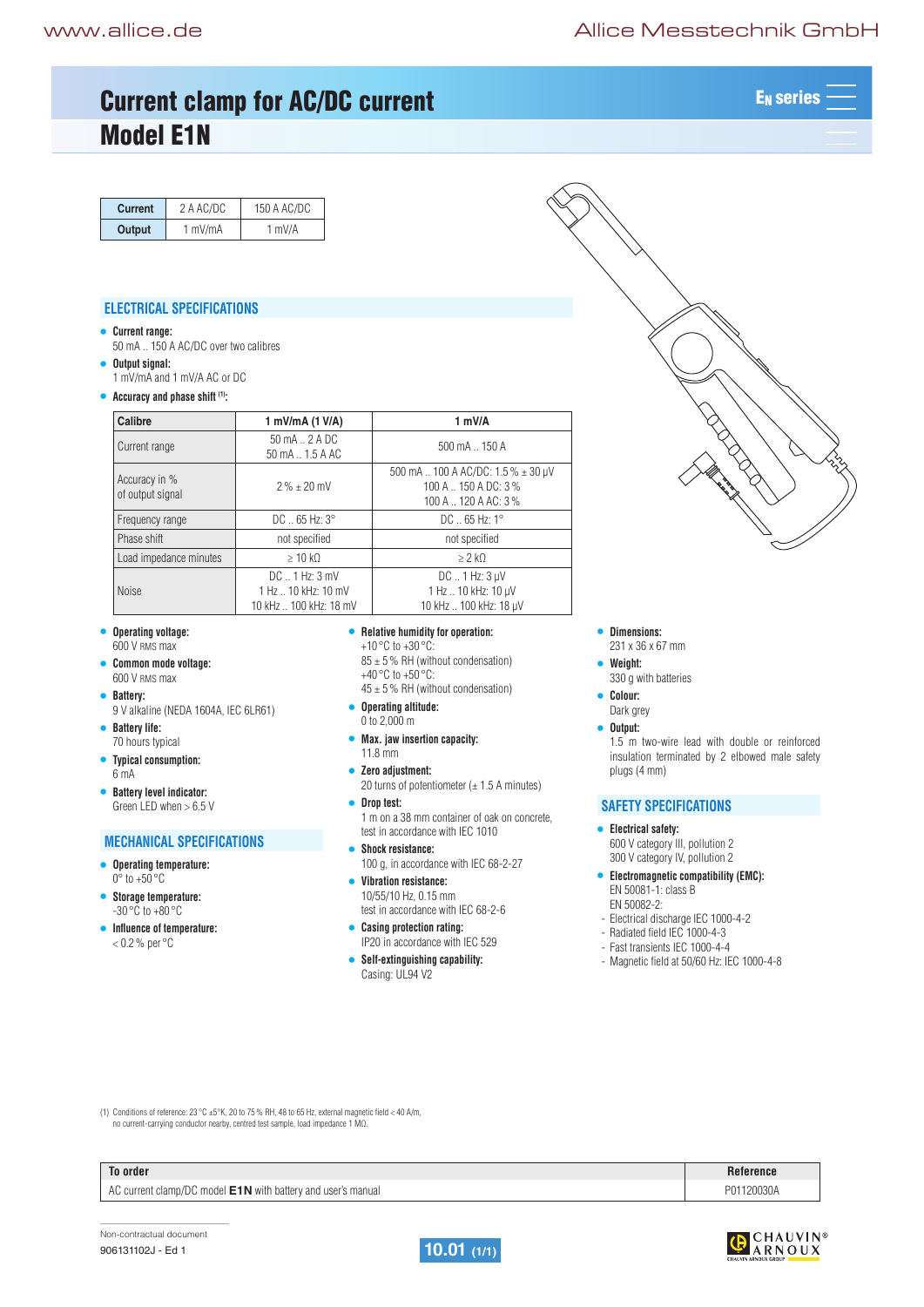EN series

# Oscilloscope clamp for AC/DC current And Account Manual Manual Manual Manual Manual Manual Manual Manual Manua

# Model E3N (insulated AC current probe/DC)

| <b>Current</b> | 10 A peak  | 100 A peak        |  |
|----------------|------------|-------------------|--|
| <b>Output</b>  | $100$ mV/A | $10 \text{ mV/A}$ |  |

## **DESCRIPTION**

The E3N clamp is designed to measure AC and DC currents by using Hall-effect technology. Its narrow, elongated shape makes it ideal for measurements in cable bundles or in confined spaces such as the wiring on switchboards, motor control units and electrical circuits on motor vehicles. It is particularly appreciated for its True RMS measurements on AC+DC signals. It offers 2 different sensitivities.

## **ELECTRICAL SPECIFICATIONS**

#### **• Current range:**

0.1 A .. 10 A peak 0.5 A .. 100 A peak

- **• Output signal:** 
	- 100 mV AC+DC / A AC+DC (1 V for 10 A) 10 mV AC+DC / A AC+DC (1 V for 100 A)
- **• Accuracy and phase shift (1):**

| Calibre                     | 10 A               | 100 A               |                  |
|-----------------------------|--------------------|---------------------|------------------|
| Current range               | 100 mA  10 A peak  | 500 mA  40 A peak   | 40 A  100 A peak |
| % Accuracy of output signal | $\leq$ 3 % + 5 mV  | $\leq 4\% + 500$ µV | $\leq 15\%$      |
| Phase shift                 | $\leq 1.5^{\circ}$ | $< 1^{\circ}$       | $< 1^{\circ}$    |

- **• Bandwidth:** 
	- DC .. 100 kHz (-3 dB) (depending on current value)
- **• Rise/fall time from 10 % to 90 %:** 10 A calibre: 3 µs 100 A calibre: 4 µs
- **• 10 % delay time:** 10 A calibre: 2,7 µs
	- 100 A calibre: 1,8 µs
- **• Insertion impedance (at 10 kHz / 50 kHz):**  $< 1.3$  mO  $/ < 10$  mO
- **• DC zero adjustment:** 20 turns of potentiometer
- **• Typical output noise level (peak-peak) from DC to 100 kHz:** 10 A calibre: 6 mV
	- 100 A calibre: 600 µV
- **• Battery:**
- 9 V alkaline (NEDA 1604A, IEC 6LR61)
- **• Battery life:**  55 hours typical
- **• Typical consumption:** 8.6 mA typical / 12 mA max.
- **• Battery level indicator:** Green LED when  $> 6.5$  V
- **• Overload indication:** Red LED indicates the measured current is too
- high for the selected range **• Influence of temperature:**  $< 2,000$  ppm /°C
- 
- **• Influence of conductor position in jaws:**  $\leq$  0.5 % of output signal at 1 kHz

**• Common mode voltage (600 V max) for AC measurements (typical/max):** 10 A calibre:

At 50 Hz: 3.48 mA/100 V / 5 mA/100 V At 400 Hz: 25.91 mA/100 V / 50 mA/100 V 100 A calibre: no measurement

## **MECHANICAL SPECIFICATIONS**

#### **• Clamping capacity:**

- Cable: Ø max 11.8 mm
- **• Output:**
- Via 2 m coaxial cable terminated by BNC insulated plug
- **• Dimensions:**
- 231 x 67 x 36 mm
- **• Weight:**
- 330 g with battery **• Operating temperature:**
- $0^\circ$  à  $+50^\circ$ C
- **• Storage temperature:**  -30 °C to +80 °C
- **• Relative humidity for operation:** 0 to 85 % RH with a linear decrease above 35°C
- **• Operating altitude:**  0 to 2,000 m
- **• Casing protection rating:** IP20 (IEC 529)
- **• Drop test:**
- 1 m (IEC 68-2-32)
- **• Shock resistance:**
- 100 g / 6 ms / half-periode (IEC 68-2-27) **• Vibration resistance:**
- 10/55/10 Hz, 0.15 mm (IEC 68-2-6)
- **• Self-extinguishing capability:**  UL94 V2
- **• Colour:**  Dark grey

## **SAFETY SPECIFICATIONS**

- **• Electrical safety:** Instrument with double insulation or reinforced insulation between the primary the secondary and the grippable part located under the guard as per
	- IEC 1010-1 & IEC 1010-2-032
	- 600 V category III, pollution degree 2
	- 300 V category IV, pollution degree 2
- **• Electromagnetic compatibility (EMC):** EN 50081-1: class B EN 50082-2:
- Electrostatic discharge IEC 1000-4-2: 4 kV level 2 performance criterion B 8 kV in the air level 3 performance criterion B
- Radiated field IEC 1000-4-3: 10 V/m performance criterion A
- Fast transients IEC 1000-4-4: 1 kV level 2 performance criterion B 2 kV level 3 performance criterion B
- Magnetic field at the network frequency (IEC 1000-4-8):
- field of 400 A/m at 50 Hz:  $<$  1 A



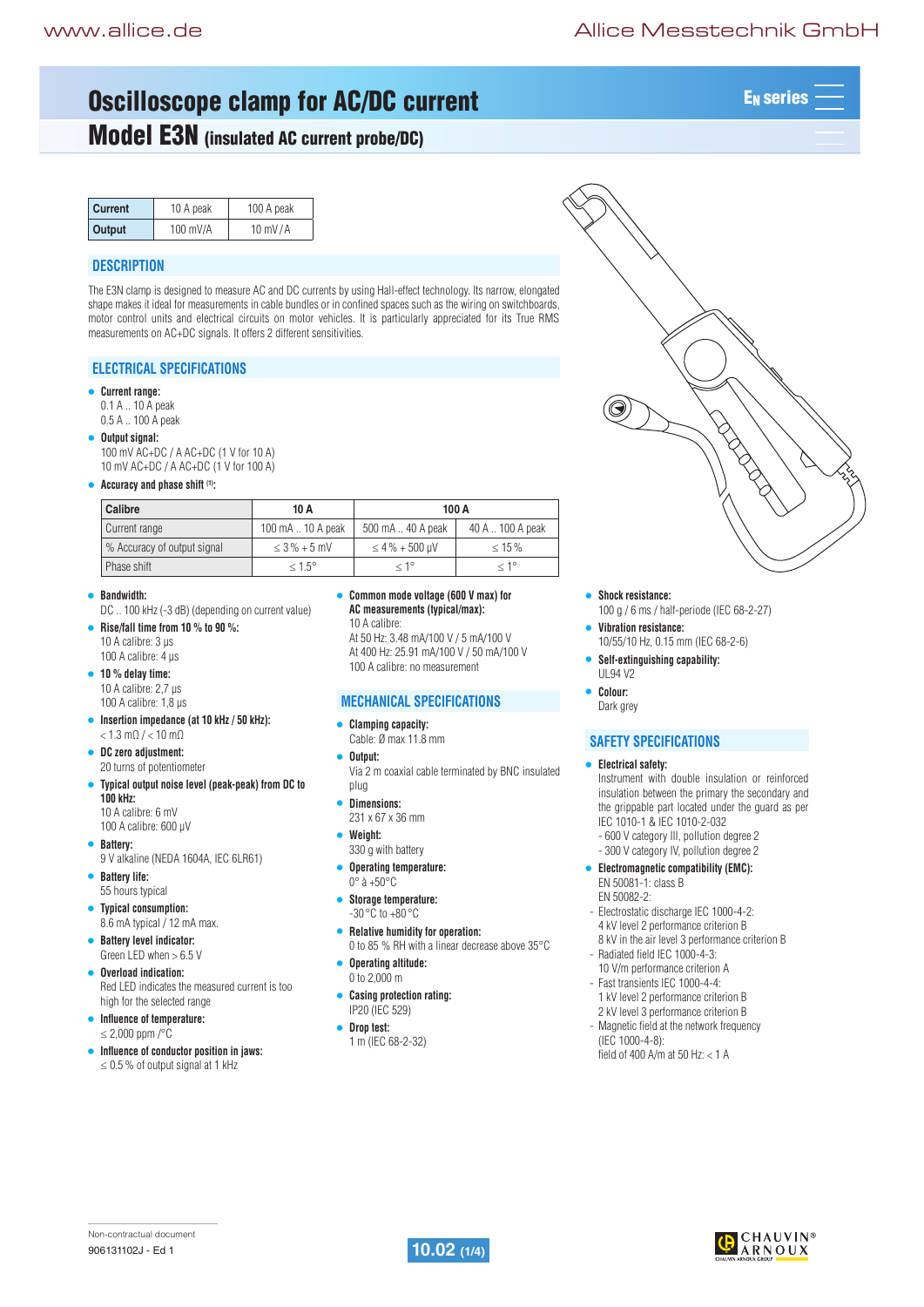E<sub>N</sub> series –

# Pinces ampèremetriques pour courant AC Serie MN Oscilloscope clamp for AC/DC current

# Model E3N (insulated AC current probe/DC)

# **CURVES**











Immunity regarding an external conductor **Limitation** of measurable current according to the frequency



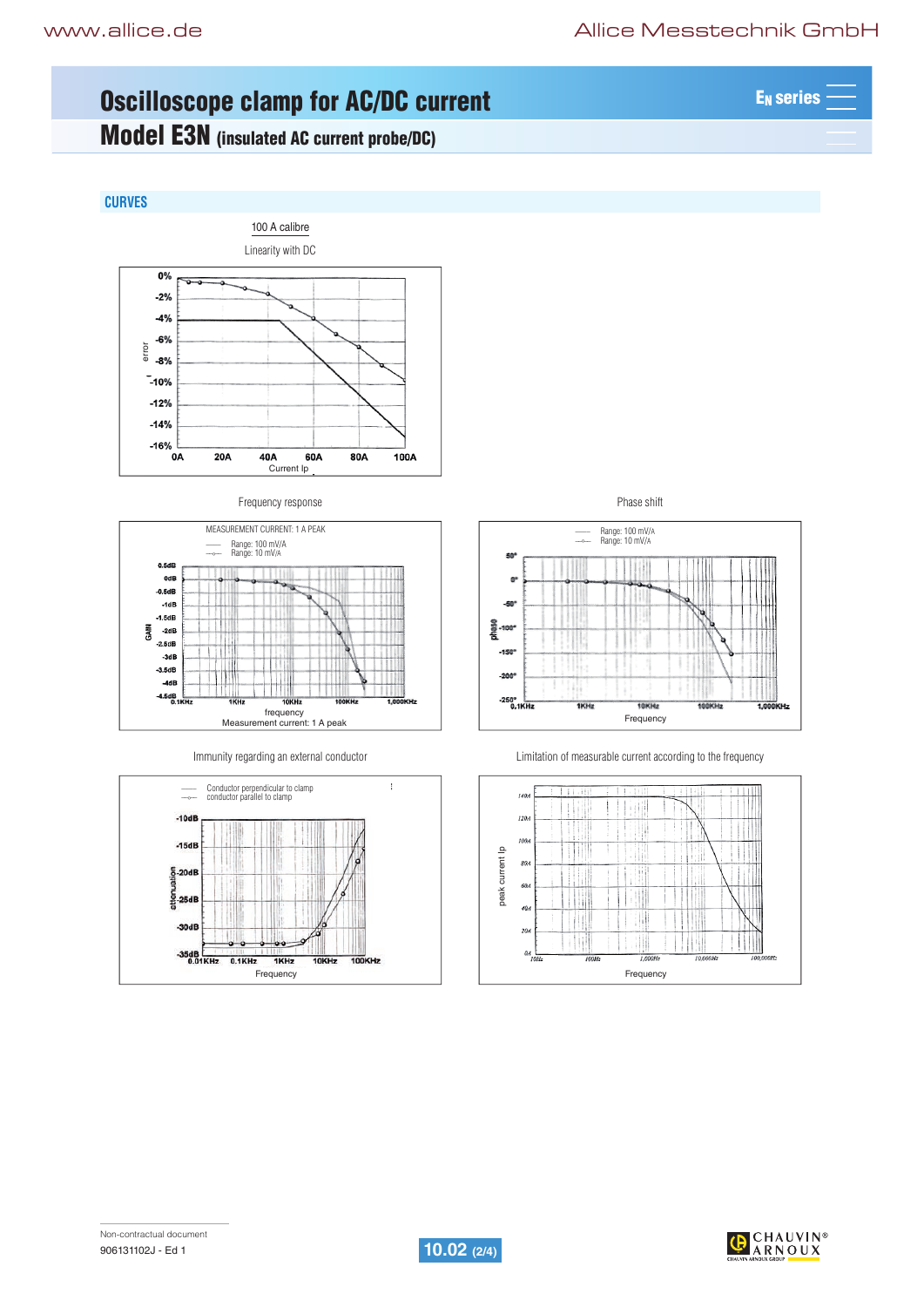EN series

# Pinces ampèremetriques pour courant AC Serie MN Oscilloscope clamp for AC/DC current

# Model E3N (insulated AC current probe/DC)

## **CURVES**



0.1 A peak





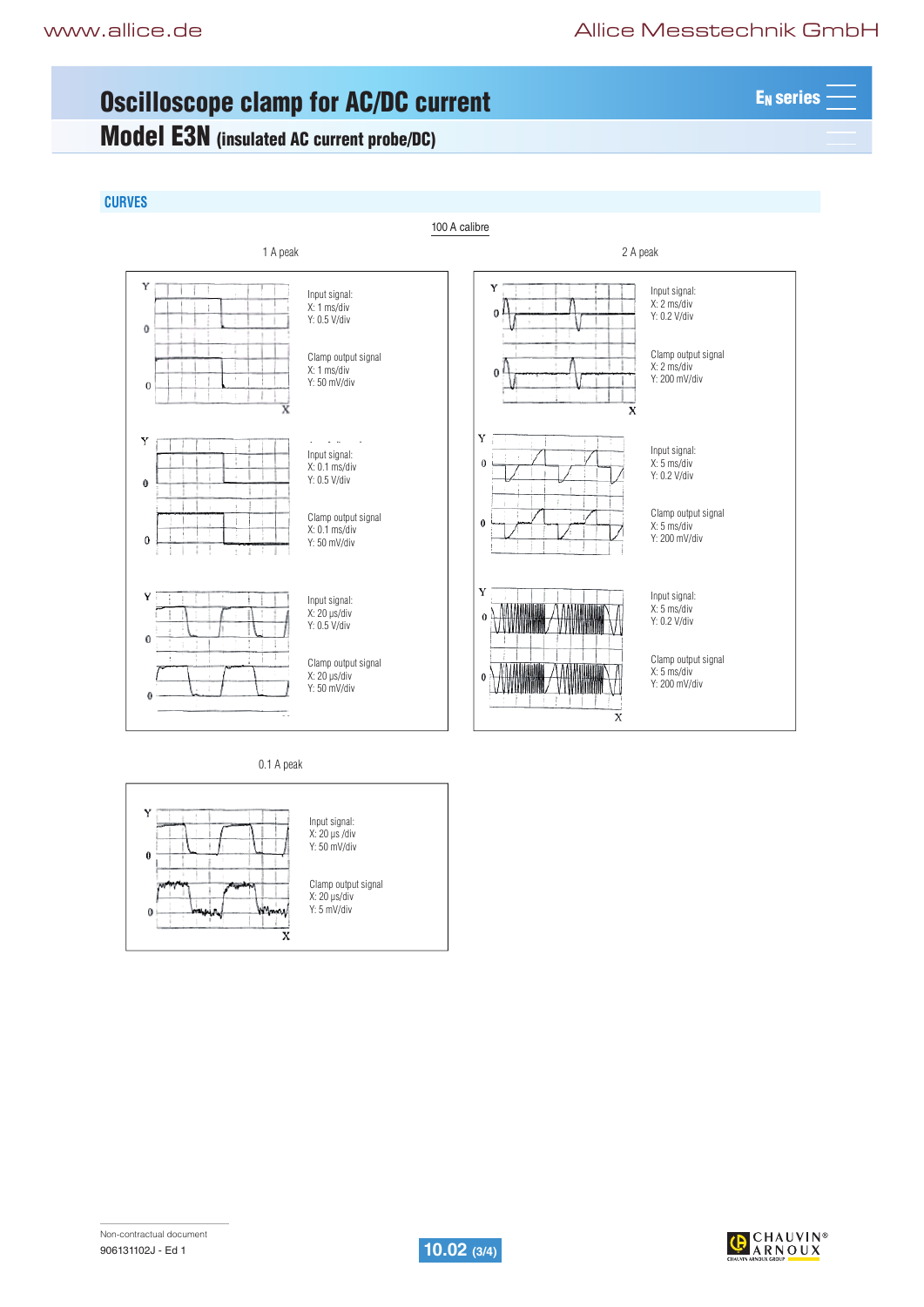EN series

# Pinces ampèremetriques pour courant AC Serie MN Oscilloscope clamp for AC/DC current

# Model E3N (insulated AC/DC current probe)

## **CURVES**



#### Insertion impedance



(1) Conditions of reference: 23 °C ± 5 °K, 20 % to 75 % RH, power supply voltage 8 V ± 0.1 V DC sinusoidal signal with frequency of DC to 1 kHz, external magnetic field < 40 A/m,<br>πο DC components, no external conductor wi

| To order                                                                                           | <b>Reference</b> |
|----------------------------------------------------------------------------------------------------|------------------|
| AC/DC current clamp model <b>E3N</b> for oscilloscope, with battery and user's manual              | P01120043A       |
| AC/DC current clamp model <b>E3N</b> for oscilloscope, with mains power, battery and user's manual | P01120047        |

Non-contractual document 906131102J - Ed 1 **10.02 (4/4)**



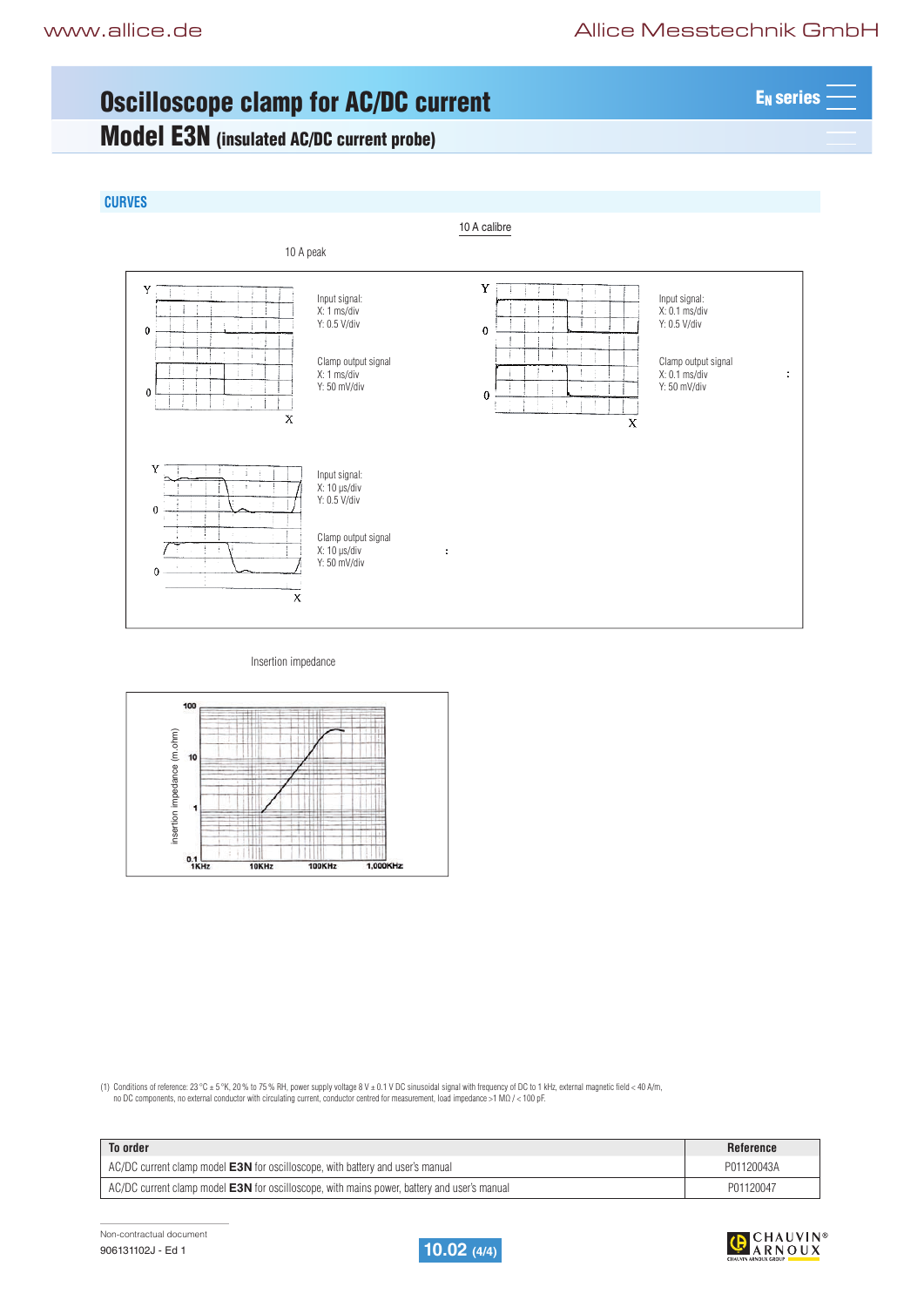# Current clamp for AC/DC current ACT ACT ACTES AND ACTES ARE RESERVED ON A LATE MAN AND ACTES Model E6N

| Calibre | 2 A AC/DC | 80 A AC/DC |
|---------|-----------|------------|
| Output  | 1 mV/mA   | $10$ mV/A  |

## **ELECTRICAL SPECIFICATIONS**

- **• Current range:**
- 5 mA .. 80 A AC/DC over two calibres **• Output signal:**
- 1 mV/mA and 10 mV/A AC or DC
- **• Accuracy and phase shift** (1):

| Calibre                     | 1 mV/mA (1 V/A)                                                      | 10 mV/A                                                                                                                    |  |
|-----------------------------|----------------------------------------------------------------------|----------------------------------------------------------------------------------------------------------------------------|--|
| Current range               | $5 \text{ mA}$ . $2 \text{ A}$ DC<br>5 mA  1.5 A AC                  | 20 mA  80 A DC<br>20 mA  80 A AC                                                                                           |  |
| % Accuracy of output signal | $2\% + 5$ mV                                                         | 20 mA  50 A DC: 4 % ± 200 µV<br>50 A to 80 A DC: 12 %<br>20 mA $\ldots$ 40 A AC: 4 % $\pm$ 200 µV<br>40 A to 60 A AC: 12 % |  |
| Frequency range             | $DC \dots 2$ kHz                                                     | $DC \dots 8$ kHz                                                                                                           |  |
| Phase shift                 | $DC = 65 Hz: 1^{\circ}$                                              | $DC = 65 Hz: 1^{\circ}$                                                                                                    |  |
| Load impedance minutes      | $>10 k\Omega$                                                        | $>2$ kO                                                                                                                    |  |
| <b>Noise</b>                | $DC \dots 1$ Hz: $2$ mV<br>1 Hz  10 kHz: 10 mV<br>10  100 kHz: 10 mV | $DC$ 1 Hz: $20 \mu V$<br>1 Hz  10 kHz: 100 µV<br>10  100 kHz: 100 µV                                                       |  |

- **• Overload:**
- 120 A continuous **• Operating voltage:**
- 600 VRMS max
- **• Common mode voltage:**  600 VRMS max
- **• Battery:**  9 V alkaline (NEDA 1604A, IEC 6LR61)
- **• Battery life:**  70 hours typical
- **• Typical consumption:**  6 mA
- **• Battery level indicator:**  Green LED when > 6.5 V

### **MECHANICAL SPECIFICATIONS**

- **• Operating temperature:**   $0^{\circ}$ C to +50  $^{\circ}$ C
- **• Storage temperature:**  -30 °C to +80 °C
- **Influence of temperature:**  $<$  0.2 % per  $^{\circ}$ C

#### **• Relative humidity for operation:**

- $+10^{\circ}$  to  $+30^{\circ}$ C:
- $85 \pm 5$  % RH (without condensation) +40 °C to +50 °C:
- $45 \pm 5$  % RH (without condensation)
- **• Operating altitude:**  0 to 2,000 m
- **• Max. jaw insertion capacity:**  11.8 mm
- **• Zero adjustment:** 
	- 20 turns of potentiometer ( $\pm$  1.5 A minutes)
- **• Drop test:**  1 m on a 38 mm container of oak on concrete, test in accordance with IEC 1010
- **• Shock resistance:**  100 g, in accordance with IEC 68-2-27
- **• Vibration resistance:**  10/55/10 Hz, 0.15 mm test in accordance with IEC 68-2-6
- **• Casing protection rating:**  IP20 in accordance with IEC 529
- **• Self-extinguishing capability:**  Casing: UL94 V2

#### **• Dimensions:**

- 231 x 36 x 67 mm
- **• Weight:**
- 330 g with batteries
- **• Colour:**  Dark grey
- **• Output:**

1.5 m two-wire lead with double or reinforced insulation terminated by 2 elbowed male safety plugs (4 mm)

## **SAFETY SPECIFICATIONS**

- **• Electrical safety:** 600 V category III, pollution: 2
- 300 V category IV, pollution: 2 **• Electromagnetic compatibility (EMC):**
	- EN 50081-1: class B EN 50082-2:
- Electrical discharge IEC 1000-4-2
- Radiated field IEC 1000-4-3
- Fast transients IEC 1000-4-4
- Magnetic field at 50/60 Hz IEC 1000-4-8

(1) Conditions of reference:  $23^{\circ}$ C ±5°K, 20 to 75% RH, 48 to 65 Hz, external magnetic field < 40 A/m, no current-carrying conductor nearby, centred test sample, load impedance 1 MΩ

| To order | Reference |
|----------|-----------|
|          |           |

AC current clamp/DC model **E6N** with battery and user's manual **P01120040A** P01120040A